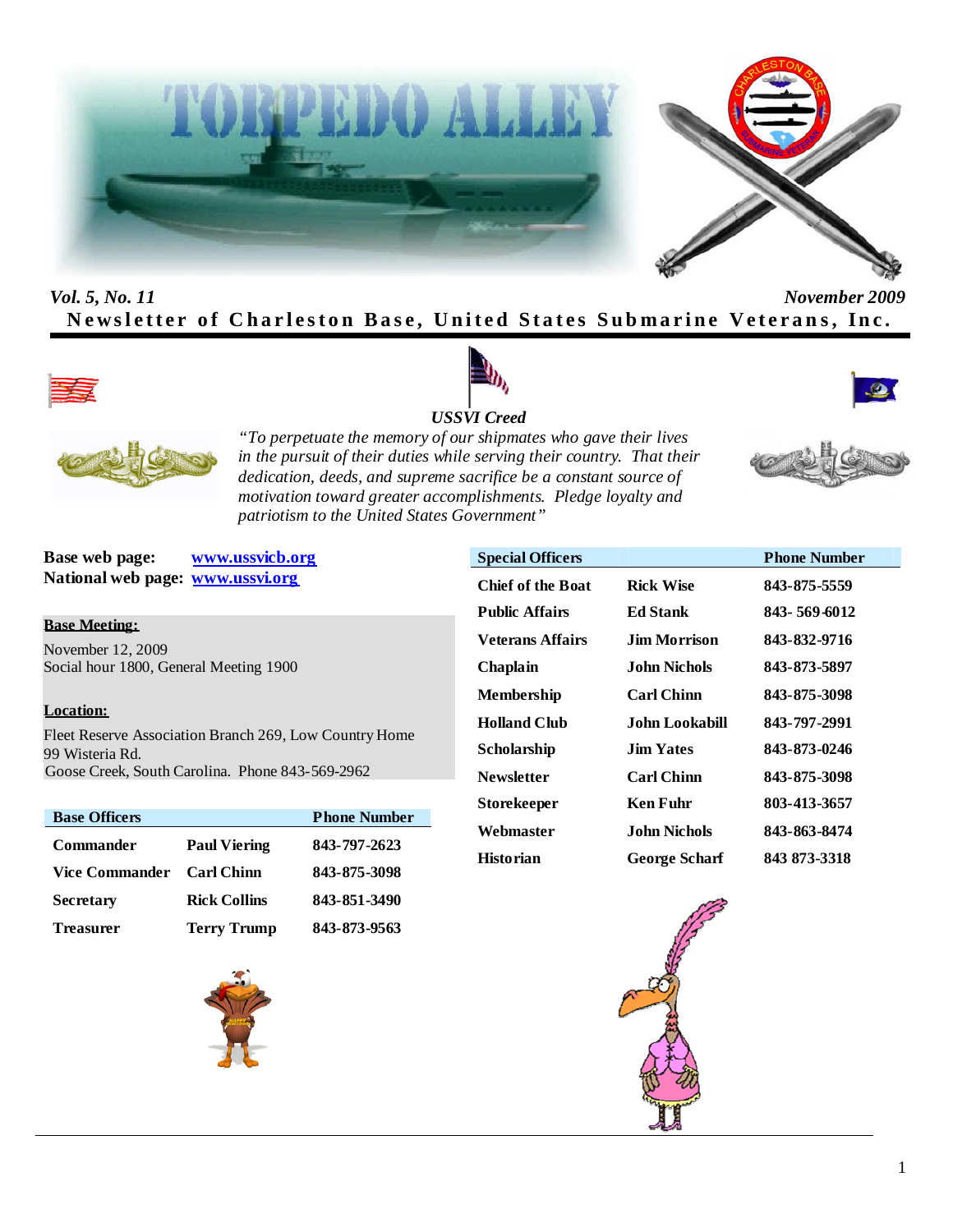### **Minutes of the October 2009 meeting**

Attendance for the October 8, 2009 meeting was 110

**Opening Ceremony**: Base Commander called the meeting to order. A Quorum was present and the meeting was commenced at 1900.

Guest Speakers were Denise Phillips and Rebecca Jordan. They were introduced by Mike Karriker. The subject was ALS, Lou Gehrig's disease. Military veterans are 2X more likely to die from ALS than the general population and ALS is now listed as a service connected disability. Our POC with the local support chapter is Mike Karriker and their website is: www.SCALSA.ORG

**Introductions**: New people were introduced; Bob Call (MT), Doug Pratt (MM2), and John E Traxler (ETC). Welcome aboard.

**Secretary**: Secretary Rick Collins asked for a motion to approve the meeting minutes from last month. A motion was made and seconded. Minutes approved.

**Treasurer**: Rick Collins gave the treasurer's report.

**Storekeeper**: 2010 USSVI calendar on sale for \$7.

**Chaplain**: September Report: *The family of K. Russ 'Pappy' Cline acknowledges with grateful appreciation your kind expression of sympathy. Thank you very much for the support of the Sub Vets. Their presence was noted by many, and remarked on. Their presence, kind words and prayers assures me I am not alone. God Bless, Judy A. Cline.*

*The family of Richard Lee Horton, III acknowledges with deep appreciation your kind expression of sympathy. Mary, Danny, Lee, Brandy and Nick Horton*

Cards were sent as follows to:

**Family of Dave Harnish**. Dave departed on Eternal Patrol on September 19th. He was a retired QMCM (SS) and the past Western Region Director, Subvets RV club wagon master, Perch and Bremerton Base member. **Family of Richard Horton**. Rich departed on Eternal Patrol on September 18th. He was a retired RMC (SS). He was not a member of Charleston Base.

**Family of Gerald Mosseau**. Gerald departed on Eternal Patrol on September 13th. He served on the Simon Bolivar and was not a member of Charleston Base.

**Ben McDonald** who had knee replacement on September 15th. His surgery went well and he is expecting full recovery.

**Ken Hutchinson**. He received the results of PET scan and needle biopsy for the spot on his lung and even though the results were not definitive, there appeared to be abnormal cells present. Ken has chosen to have surgery on October 15th at 0530 at MUSC.

**Scholarship**: Jim Yates was not present. Tickets are being sold for a drawing for a Hunley print that is already framed. Tickets are \$1 or 6 for \$5. Drawing at the Christmas party. Do not have to be present to win. Challenge coins are being sold by the base to support the scholarship fund.

**Public Affairs**: Having problems getting certain newspapers to put our meeting notices in them. Asking for a POC for the base paper.

**Webmaster**: The website is constantly updated. If you have anything you want posted send it to Nick Nichols.

**Veteran's Affairs**: No report

**District Commander:** Nov. 4th thru the 7th in Kings Bay is the WW2 SubVets memorial. Get your reservations in. The SE regional convention is 25 thru 29 April in Panama City, FL.

**Fleet Reserve:** No report

Holland Club: Has compiled a list of people who will be eligible in the coming year, see him.

**Membership**: Pay your dues!

**Little David:** Thank you all who were at the Tractor Pull.

**Newsletter:** Your name will be in the newsletter if you don't pay your dues.

**Base Historian**: Looking for names of Charleston Base plank owners. He has the names of the base officers but needs the list on regular members.

**After Battery**: Donated \$50 to the Honor Flight. He has hats for sale; you can get whatever you want on them.

**Chief of the Boat:** 1. WW11 meeting @ Ryan's in Summerville be there at 11:30.

2. Hog roast @ 1300 Saturday, 24 October. \$5 bring a dish but we do not need hash, slaw, or rice.

3. Veterans Day celebration at the Taste of Summerville. We will do a Bell Tolling like last year. Come and wear your vest.

4. Veterans Day ceremony on 11 November @ 1100 in Summerville.

Amberjack Memorial dedication 1400 at Patriots Point. We need two volunteers for the reading of the "Lost Boats".

5. Christmas party at the "Gatherings" in Dorchester Dec. 5th

**Base Commander**: Asked for a motion to donate \$1000 to the Swamp Fox chapter WW2 to help pay for the Lost Boats Memorial at Patriots Point, (Amberjack). Motion made, seconded, no discussion, passed.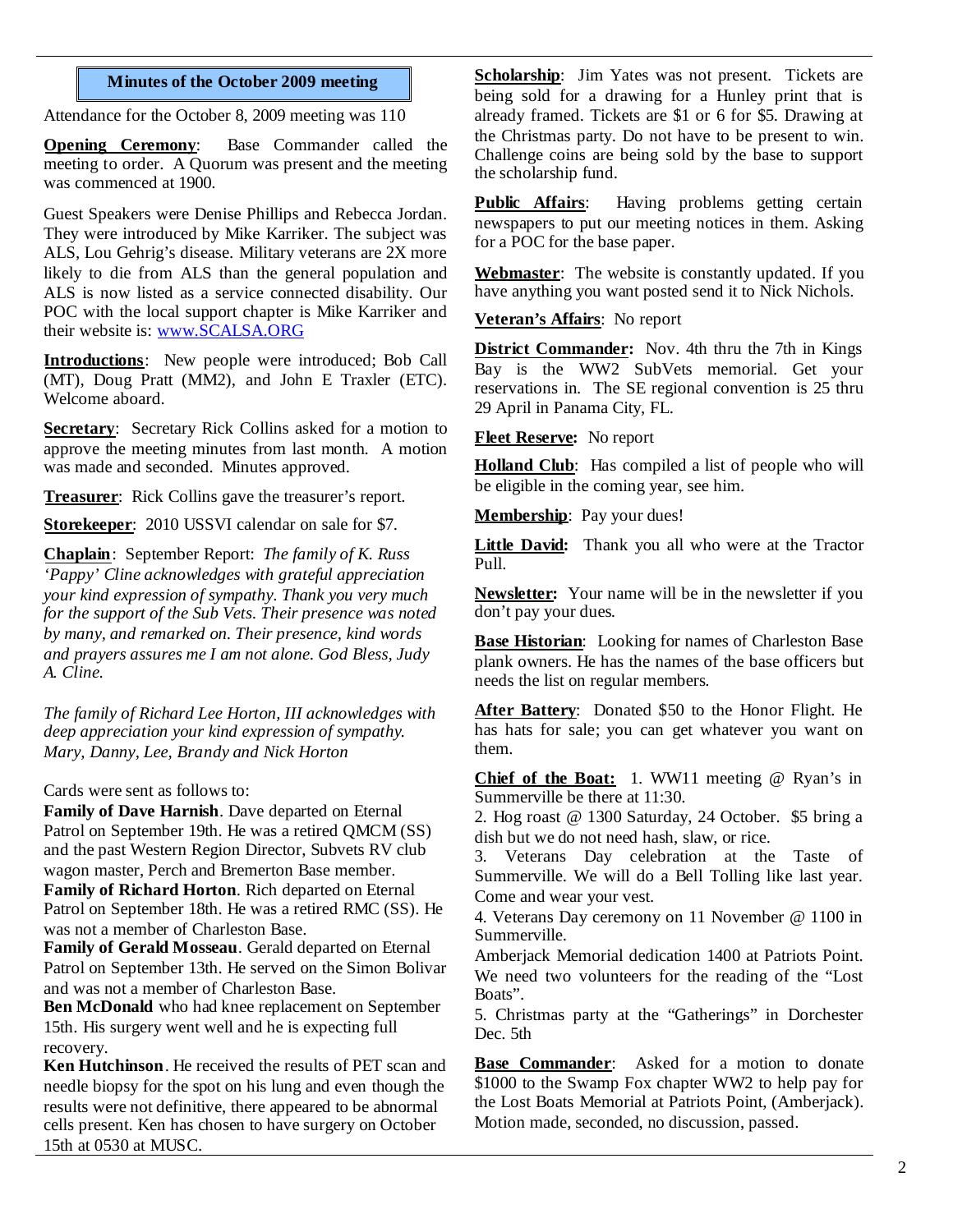**Family of Ronald Gossen**. Ronald departed on Eternal Patrol on September 29th. He was a retired Submariner Chief Petty Officer and was not a member of Charleston Base.

Several follow-ups were made on those who've had surgery or illnesses in the last couple of months along with the base sending additional cards.

If you know of shipmates or spouses from other bases who are having a difficult time, had surgery, etc. and would like for USSVI Charleston Base to send them a card please send their name and address to the Chaplain via email or phone call.

**Vice Commander Report**: Panama Jack Stevenson has received the Charleston Base "Distinguished Submariner Award" for 2009. We are waiting on pictures.

**Sub Vets WWII**: Stacy Power invited everyone to the next Swamp Fox Chapter meeting at Ryan's Family Steak House 1314 North Main Street in Summerville on the 15th, the 3rd Thursday in Oct, at 1200 (noon). We need to raise some money to pay for the Amberjack memorial that we are putting up at Patriots Point. Lee Allison has WWII calendars and Lost Boat cards for sale at a great low price of \$18 for the two.

|             | November Birthdays! |               |              |  |
|-------------|---------------------|---------------|--------------|--|
| Barnette, G | Bergamo             | <b>Buxton</b> | Campbell, G  |  |
| Gomez       | Hubert              | Kerstetter    | LaForce      |  |
| Langley     | I ehmann            | Leonhardt     | Litzenberger |  |
| Luttrell    | McKanna             | McLochlin     | Miller, M    |  |
| Morrison    | Mueller             | Munoz         | Narowski     |  |
| O'Brien     | Pease               | Power         | Rader        |  |
| <b>Seal</b> | Skinner             | Starland      | Stevenson    |  |
| Versprill   | Viering             | Wells         | Wilson, M    |  |
| Wolfe       | Wright              | Yates, W      |              |  |

# NOVEMBER HAPPENINGS!

- November 8 Patriotism In The Park, Azalea Park, Summerville. 1200 to 1600. We will have a Boat Tolling at 1400.
- November 11 Veterans Day Ceremony, Summerville County Services building on Main Street. Starts at 1030.
- November 11 WWII Lost Boat Memorial dedication, at the Cold War Memorial, 1400

## **Nuclear Historian**: No report

### **Old Business**: None

**New Business**: Hats were passed to collect money to cover remaining cost of the Lost Boats Memorial. \$1,431.43 was donated for a combined total of \$2,431.43. Good Job All!!!! Remember this will be our memorial also.

## **Good Of The Order**:

Depth Charge drawing to winner Gary Samples who donated \$110 back to scholarship fund. Thanks Gary! The Base Commander adjourned meeting at 2010.



*"Don't tell mom I'm a submariner, she thinks I play piano in a whorehouse."*

#### **November Submarines Lost:**

| <b>USS</b> Corvina  | SS 226 | November 16, 1943 |
|---------------------|--------|-------------------|
| <b>USS</b> Sculpin  | SS 191 | November 19, 1943 |
| <b>USS</b> Capelin  | SS 289 | November 23, 1943 |
| <b>USS Albacore</b> | SS 218 | November 7, 1944  |
| <b>USS</b> Growler  | SS 215 | November 8, 1944  |
| <b>USS</b> Scamp    | SS 277 | November 9, 1944  |

# **The Final Patrol**

*Lord, these departed shipmates with dolphins on their chest,*

*Are a part of an outfit known as the very best. Make them welcome and take them by the hand, You'll find without a doubt they were the best in all the land.*

*So, heavenly Father, add their names to the roll, Of our departed shipmates still on patrol. Let them know that we who survive, Will always keep their memories alive.*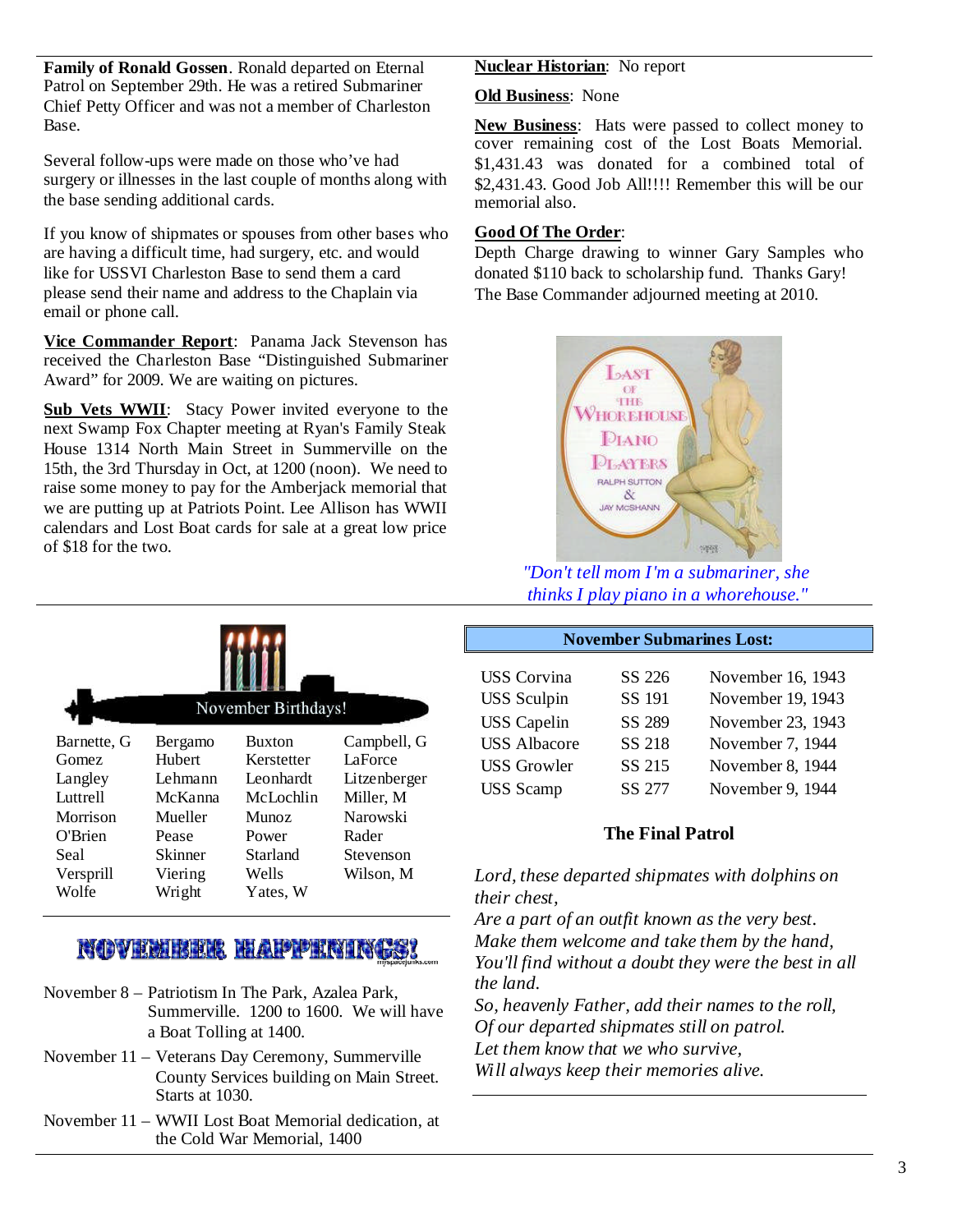| November 11 – British submarine Seraph memorial and   |
|-------------------------------------------------------|
| wreath laying. The Citadel at 1600                    |
| November 12 – Regular meeting, 1900; social hour 1800 |





# **Charleston Base Boat Tolling Ceremony at 1400**

# **Veteran Appreciation Nights**

Active duty, and veterans can have a free entree at Applebee's restaurants on 11 November.

### http://applebees.com/

The same is available at the Golden Corral restaurants on 16 November.

### **Military Appreciation Monday Free "Thank You" Dinner Monday, Nov. 16, 2009, 5 p.m. to 9 p.m.**

Golden Corral's 9th annual Military Appreciation Monday dinner will be held on Monday, November 16, 2009, from 5 to 9 pm in all Golden Corral restaurants nationwide. The free dinner meal is a special "thank you tribute" to any person who has ever served in the United States Military. If you are a veteran, retired, currently serving, in the National Guard or Reserves, you are invited to join us for Golden Corral's Military Appreciation Monday dinner.

# **Membership Dues**

2010 membership dues were payable on 1 October 2009.

If you're not sure what you owe, contact Carl Chinn at membership@ussvicb.org or 875-3098.

The following members are ON THE DINK LIST:

Allegretto Guido Attaway Edwin Baker Tim Bonow David Cahall Gene Campbell Gary Clark Jeffery Cowman Joseph Davis Christopher Davis Danny Edwards Kyle Fletcher Stephen<br>Griggs Dewey Dewey Gunnis Glenn Habhegger Dean Heber Benjamin Hensarling Wayne Hudgins James Johnson Edwin Langley Robert McMullin Atha "Mac" Miller Marvin Novak Mark Ougourlian Gregory Peterson Thomas Riley Thomas Smith Mike Smith Pinckney Spagone Daniel Spear John Stump Richard Upchurch Walter Van Swearingen Joseph Votta Alan Waller Rick Wardean John Wieland Ralph Williams Richard<br>Yingling Thomas Thomas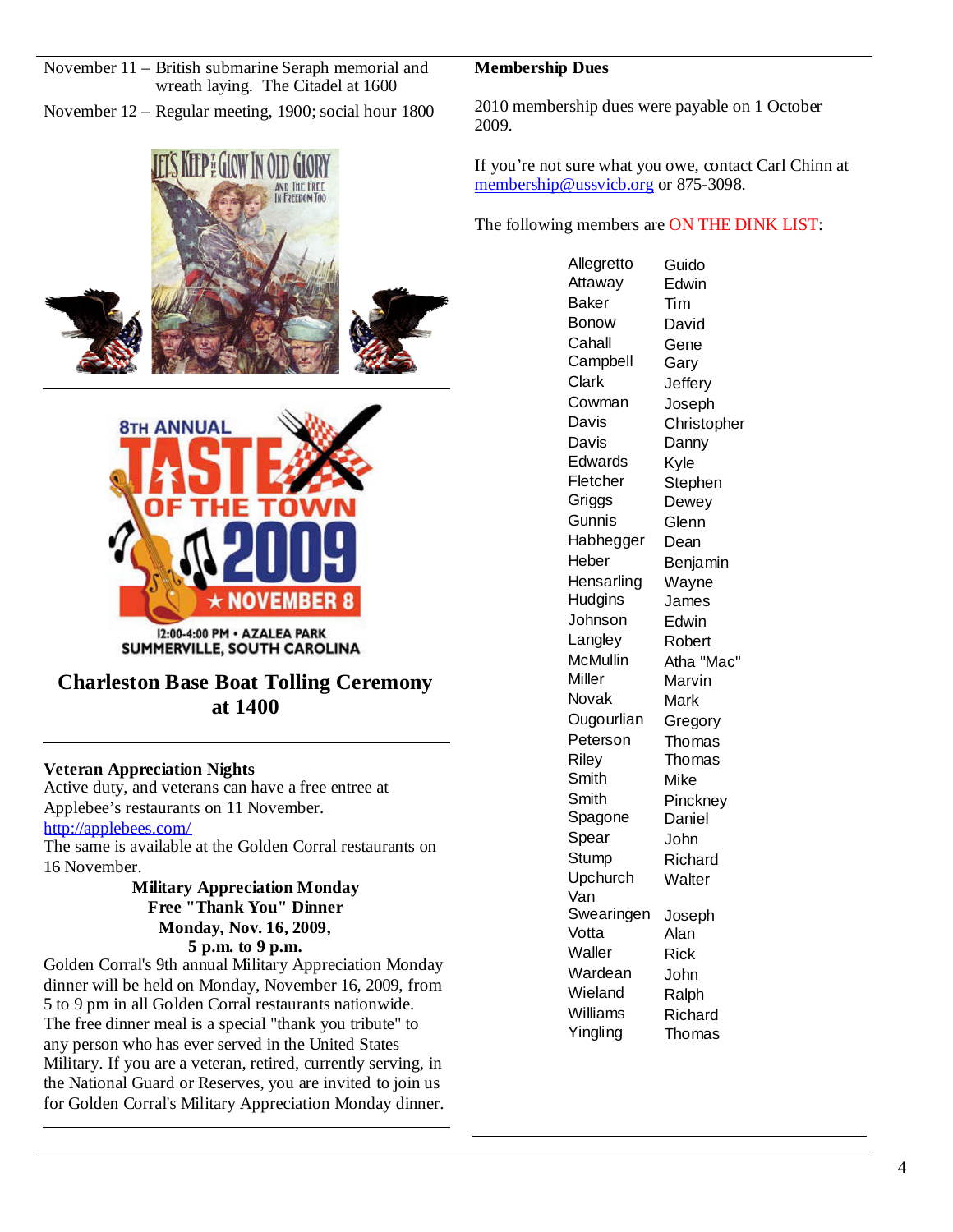### **Yes, It's Still Our N A V Y**

This is a copy of the speech that our Honored Guest, Harry Levins, made to the members of the St. Louis Council of the Navy League of the United States at our Annual Dinner Meeting. John Kane, USNA '44:

My thanks to Capt. Kane for inviting me here tonight. You ought to know how honored I am. After all, I'm an old soldier. To me, the Navy is a mysterious institution. It's an institution in which the NCOs dress like the officers, and the officers almost never get their hands dirty. It's an institution whose people call a rope a line, and a stairwell a ladder, even though it's as plain as the nose on your face that you're looking at a rope or a stairwell. It's an institution that never warns you about wearing a hat into the wardroom - and then glares at you when you wear a hat into the wardroom. It's an institution in which people take frightfully brief showers. I've gotten damper in the predawn dew. And it's an institution that sometimes speaks and behaves as if we're all Englishmen living in, oh, 1880 or so, and Queen Victoria is now and forever on the throne. I guess I'm saying that to me - and to millions of my countrymen - the Navy is the least American of the services. Now, nobody would ever say that about the Air Force. Hell, Americans invented air power. The airplane, too. The Air Force is high-tech, high-speed, zoom-andboom. It's as American as hot rods and forward passes. I'm aware that the Marines are a part of your Navy. And yes, aware that the widthes are a part of your ivavy. And yes,<br>they have their own odd vocabulary. They call a hat a cover, for God's sake. But maybe they're even more American than the Air Force. Who's the all-time No. 1 Marine? No, it's not Chesty Puller, and it's not Smedley Butler, and it's not even Ted Williams. It's John Wayne and you just can't get more all-American than John Wayne.

And then there's the Army, my Army. One author wrote a book about the cultural differences among the services. This author - he was once a sailor, by the way - said that the Air Force's first loyalty is to technology, to its airplanes. He said the Navy's first loyalty is to the Navy itself. And he said the Army's first loyalty was to the Republic, of which the Army views itself as the loyal servant. By the way, he added, this is why the Army so often gets screwed. But the Army is America, from Audie Murphy to Beetle Bailey. That leaves us with the Navy, and the question of why it seems to be outside the rest of society.

For one thing, physically speaking, the Navy is outside the rest of society. No carrier task force ever made a port call in St. Louis, or Des Moines, or Evansville. By definition, the Navy does its work out of sight, somewhere out there beyond the hazy horizon. Even along the coasts, few Americans pay attention. The United States is a maritime nation. We depend on seaborne commerce. But how many

## **Tricare Flu Shots**

Tricare covers the following vaccines for the seasonal flu:

- · Flu shot: an inactivated vaccine containing a killed virus and given with a needle. This form of the vaccine may be used in all age groups.
- Flu mist: nasal-spray flu vaccine made with live, weakened flu viruses. This form of the vaccine is limited for use in people who are between the ages of 2 and 49 years, and who are not pregnant at the time they receive the vaccination.

Tricare covers the Seasonal and H1N1 flu vaccines as long as the vaccine is obtained from a Tricareauthorized provider. Understand that pharmacists are not recognized by Tricare as authorized providers to administer immunizations. Certain people should get vaccinated each year because they are at high risk of serious flu-related complications or because they live with or care for high-risk persons. According to the Centers for Disease Control and Prevention (CDC), the following people should be vaccinated each year:

- · All children aged six months to 18 years
- Adults aged 50 years and older
- Persons with underlying chronic medical conditions
- All women who are be pregnant during the influenza season
- Health care workers involved in direct patient care
- · Child care and elderly care workers
- Persons at high risk of severe complications from influenza

The CDC has determined that the H1N1 virus is contagious and spreading from human to human. The vaccine is expected to be available in OCT/NOV 09 and beneficiaries are strongly encouraged to get vaccinated. To ensure Tricare Prime enrollees can receive the vaccine as quickly as possible, Tricare is suspending requirement for them to have a referral and authorization from their primary care manager allowing them to receive the H1N1 vaccine from any Tricareauthorized provider, including non-network providers. The requirement is suspended from 1 OCT 09 thru 30 APR 10. This will allow Tricare Prime enrollees to receive the H1N1 vaccine from any Tricare-authorized provider without being subject to point-of-service charges for visiting a non-network provider. Again, understand that pharmacists are not recognized by Tricare as authorized providers to administer immunizations. For more information about the seasonal and H1N1 flu and to learn about preventing the flu, refer to the Tricare Flu Resources Page www.tricare.mil/flu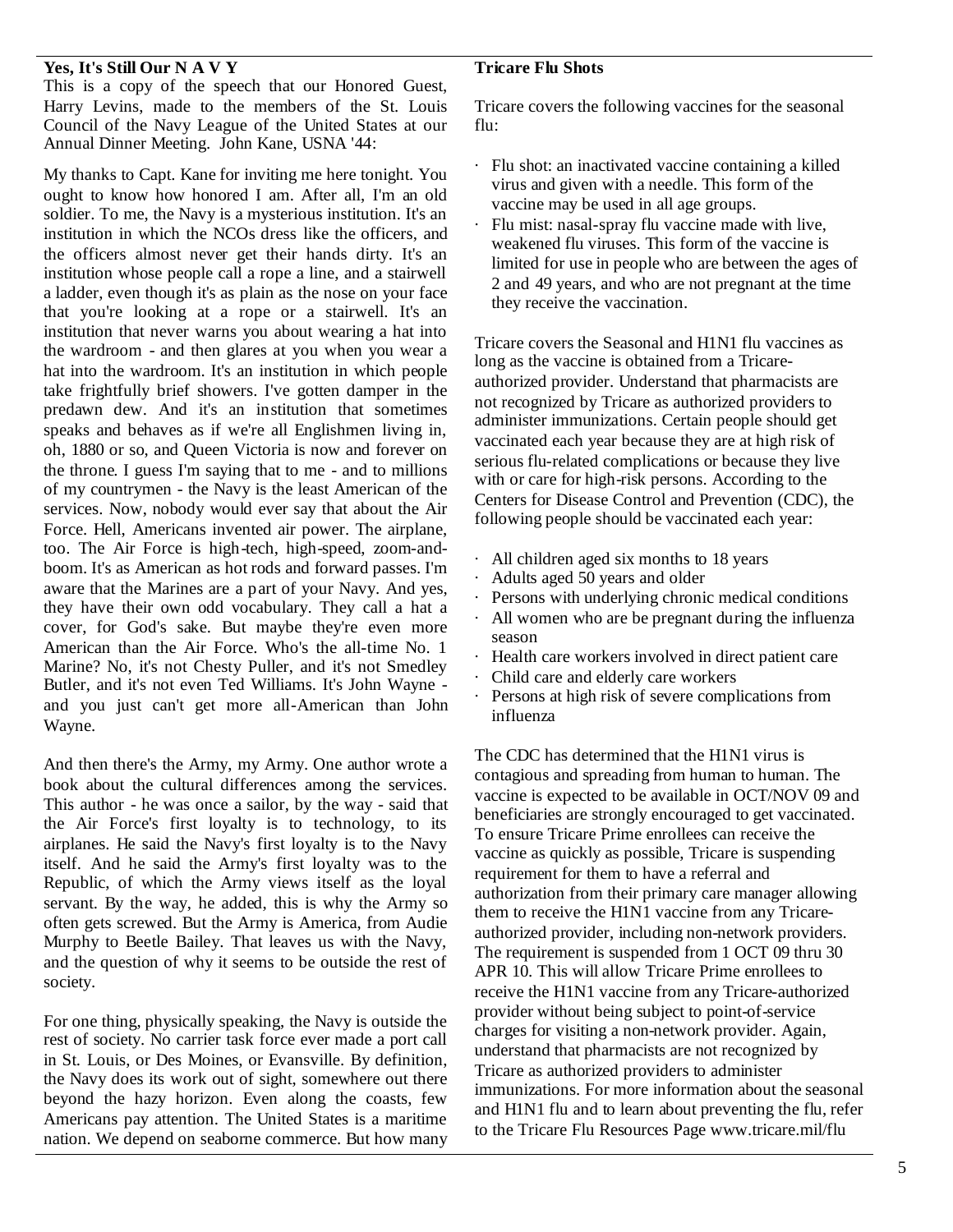#### **Annual Christmas Party**

Americans ever pause to consider that fact? We like to think of ourselves as self-sufficient -- as alabaster cities and amber waves of grain. We're wrong, of course. But even in major ports like New York, residents ignore what the oceans mean to America.

A few years back, I asked a friend in the Bay Area to take me by the Oakland docks. My friend had some trouble finding his way in. He'd lived on the East Bay for almost his entire life, and he'd never toured the docks. What we saw was as fresh to him as it was to me - mile after mile of cranes and containerized cargo, Subarus and Sonys and God knows what. And all of it got here by sea. But most of us think the stuff just shows up in showrooms and stores in St. Louis. When we think about it at all. And if our maritime-nation status is way off in the back of our minds, so is the Navy that protects that status.

Oh, sure, America has its Navy towns - but not nearly so many as it once did. And a lot of those Navy towns are stuck off in some coastal corner. Bangor, Washington. Kings Bay, Georgia. Those places aren't exactly Brooklyn, or Philadelphia, or Boston, or San Francisco.

The only sailors most Americans ever see is the chief at the recruiting station. Think about it. Here in St. Louis, we see a lot of the Army, thanks to the kids in ill-fitting uniforms who come and go from Fort Leonard Wood through Lambert Field. And although we see less of the Air Force, we're aware that it's just across the river, at Scott Air Force Base. But the sea services? The Marine Corps is small, and far away. The Navy is big, but it, too, is far away -- on the coasts, in places like Norfolk and San Diego, places we rarely visit. And then, as I said, when we do make contact with the Navy, we're up against an institution that draws most of its vocabulary and traditions from the Royal Navy of a century and half ago - from Victorian England. To people like me, sometimes, it seems quaint - people saying Aye aye, sir; instead of Yes, sir, and talking about port and starboard, instead of left and right. But sometimes, it seems downright alien. On a sunny day in December 1991, I was chatting with some lookouts on the battleship Missouri, bound for Pearl Harbor for the 50th anniversary observance. We were on the flying bridge, or whatever it is that you people call the open bridge on top of the enclosed bridge. Like most young military people dealing with reporters, they asked whether I had prior military experience. Yes, I told them, I had once been an infantry platoon leader in the Army in Germany. They asked me what I thought of the Navy. I said, Good chow. They nodded. And I said, but I can't get over the class system. They asked what I meant. I said, Well, in the Army, I wore the same fatigue uniform as the enlisted men. When they got muddy, I got muddy. When they got cold, I got cold. And when the chow truck came



The Charleston Base Christmas Party will be on 5 December 2009. It will be held at the same location as the past 3 years; *Gatherings* in beautiful downtown Dorchester, SC.



Same rules as always…

you must have a ticket to attend and THERE WILL BE NO TICKET SALES AT THE DOOR! Cocktails at 1700, Dinner at 1830 Dress is not prescribed, come comfortable, as you desire. Coat and tie, slacks and shirt, etc.

Tickets will be available starting September meeting. *Last day to buy tickets is 12 November meeting*. Buy early! Ticket price: \$15 per person for member and spouse/girlfriend. \$20 per person for all other guests.



To all our USSVI Sub Vet brothers from the WWII Swamp Fox chapter, our thanks.

What an outpouring of love you made in helping the World War Two Submarine Veterans by your generous donations of monies, both as an organization and individually. Words can't express the heart felt feelings we all received. Our goal is to pass on to our grandchildren a bit of history that they may see that liberty is not free.

The Swamp Fox chapter has 17 members remaining from about 268. Our USSVI members comprise 34 as associate members and we will ensure their memory will not be lost or forgotten.

The plaques are in and look beautiful they will be mounted on a blue gray granite which really offsets the colors on the plaques. I think every one will be pleased. Again thanks to all who helped the World War Two veterans, Roger, Lee Mike, Stacy and Abe.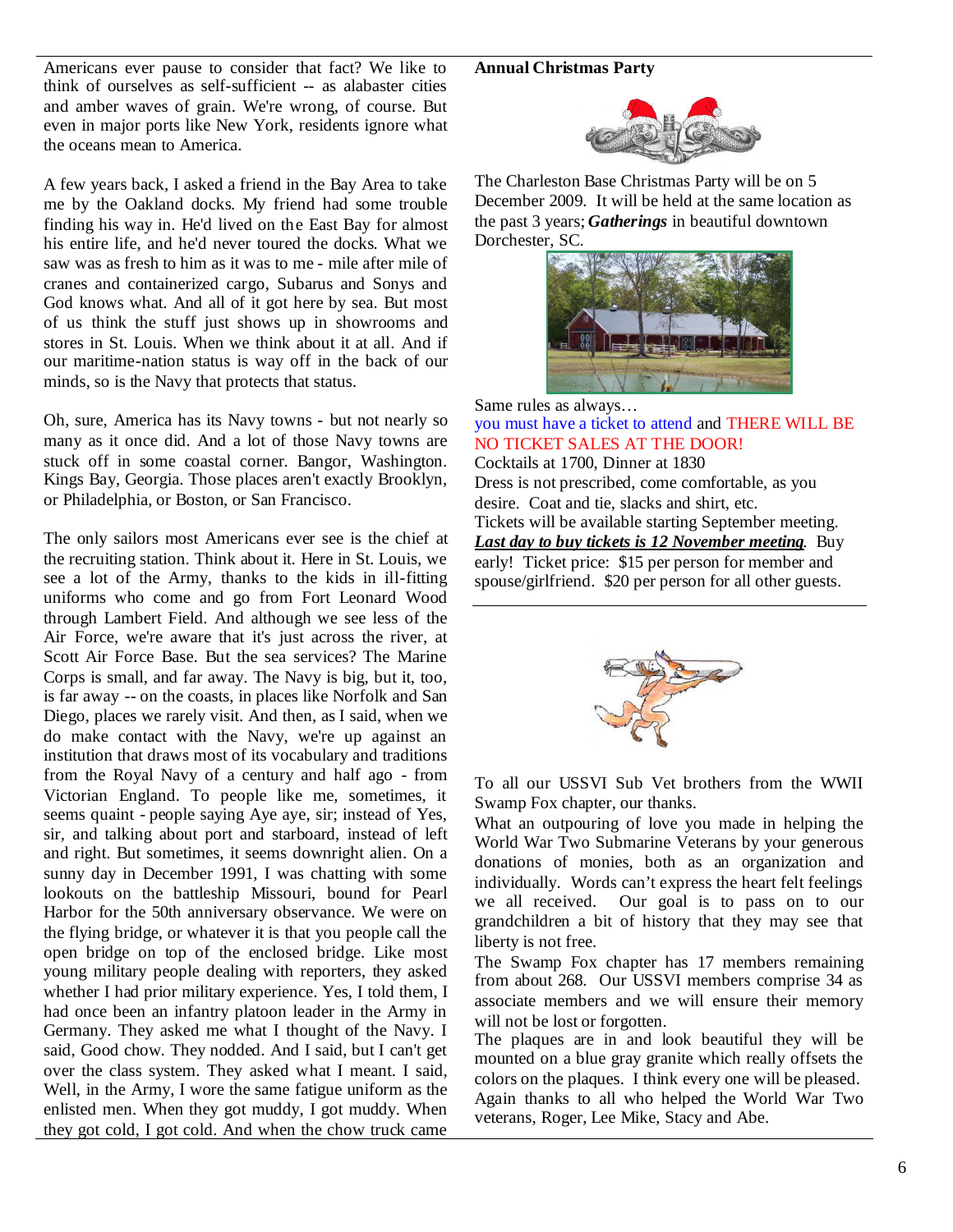out to the field, the other officers and I stood at the end of the line. If the chow ran out, we went without. The sailors' eyebrows rose. I continued, if I'd ever had an enlisted man wait on me the way they do in the wardroom, I'd have been court-martialed. And don't the officers ever talk to you guys? Does everything go through the chiefs?

Just then, the lookout with headphones barked, XO on the bridge! Away flew the cigarettes. Up shot the binoculars. I don't know if those kids could have spotted a Soviet submarine ambush. But the XO never had a chance. Later, back on the fantail with a cigar, I ruminated about the officer-enlisted relationship. I concluded that on a crowded ship - even on a ship as big as the battleship Missouri -- it probably has to be that distant and aloof. Still, I felt odd every time I saw those signs that said Officers' Country -- Official Business Only. Think about it - all the great Army novels are enlisted-man novels, and all the great Navy novels are wardroom novels. And most Americans are enlisted men at heart.

Ah, well. I won't change the Navy. If Franklin D. Roosevelt couldn't, I can't. Roosevelt once said that trying to change the State Department was all but impossible but that trying to change the Navy was even worse, like punching a feather pillow. No matter what you do to the feather pillow, he said, it always returns to its original shape. But - and here's the serious part of this speech - this era seems to be the perfect time for America and its Navy to get to know each other. If you kept up with Washington rumors before Sept. 11, you know about the talk in the Pentagon of cutting back on carriers. Defense Secretary Rumsfeld's people were talking up something called transformation -- and for the Navy, that meant mothballing a couple of carriers, maybe more. After all, the thinking went, in an age of cheap and accurate missiles, the carriers are big fat targets. And in an age of precision weapons, the carriers' air power can be replaced by cruise missiles and long -range Air Force bombers with smart bombs. Well, after Afghanistan, that kind of talk sure went away, didn't it? I think Afghanistan showed that in a messy age with no clear-cut big enemy, expeditionary forces are utterly and absolutely priceless. And by definition, a Navy and a Marine Corps are expeditionary forces. You folks seem to own the franchise on the future. You'll get an argument from the airpower people on that one. In fact, you are getting an argument from the air power people.. The Air Force Association pumps it out daily. But the Air Force is also putting all of its money into short-range fighters. They're nifty, but only when you have runways in the neighborhood. Otherwise -- as we have learned in Afghanistan, only the carriers will do. They're expensive -- no, they're frightfully expensive - but it's beginning to look as if they're indispensable. Same thing with the Marines. A Marine Expeditionary Unit is a



## **Neutrinos May Someday Provide High-Speed Submarine Communication**

By Jeremy Hsu, Popular Science, October 6, 2009 Submariners should brace for some crazy science to match those Crazy Ivan maneuvers. A physicist says that ghost-like neutrinos that pass easily through just about everything could provide a future method of communication with deep sea submarines. Neutrinos represent the ghost particles of the physics world that typically pass through about every form of matter without a trace. That solves one half of the problem in communicating underwater, where radio waves travel poorly and even very low frequency (VLF) waves can only go so far. But it leaves open the other half of the issue in that submarines have no way of receiving communications via neutrinos. Physicists have typically studied such particles by detecting the secondary particles or electromagnetic waves that result from rare neutrino collisions. They have also used an experiment at the Fermi National Accelerator Laboratory in Chicago to beam neutrinos more than 435 miles to a Minnesota mine, where a giant underground detector can easily pick up the muon particles that result from neutrino collisions--although even that detector has only found 730 muons over the past two years of operation.

Patrick Huber, a physicist at Virginia Tech, believes that the next generation of muon detectors will dramatically improve in sensitivity to the point where a submarine could possibly carry one. Covering a submarine hull in thin muon detector modules could possibly work, but an even easier method might involve looking for the Cerenkov light radiation left by muons moving through seawater. That large signature could represent an easier target for detection, despite interference from the usual light in an underwater environment.

There are several ifs, and yet the idea of receiving data at rates of up to 100 bits per second must sound appealing to naval forces. Submarines that want to communicate without surfacing must currently trail a long radio antenna behind them, and can only receive up to 50 bits of data per second.

But even if a neutrino communication method arises, Technology Review points out that there's still no way for submarines to phone home in reply. So for the near future, submariners may have to settle for the usual: run silent, run deep.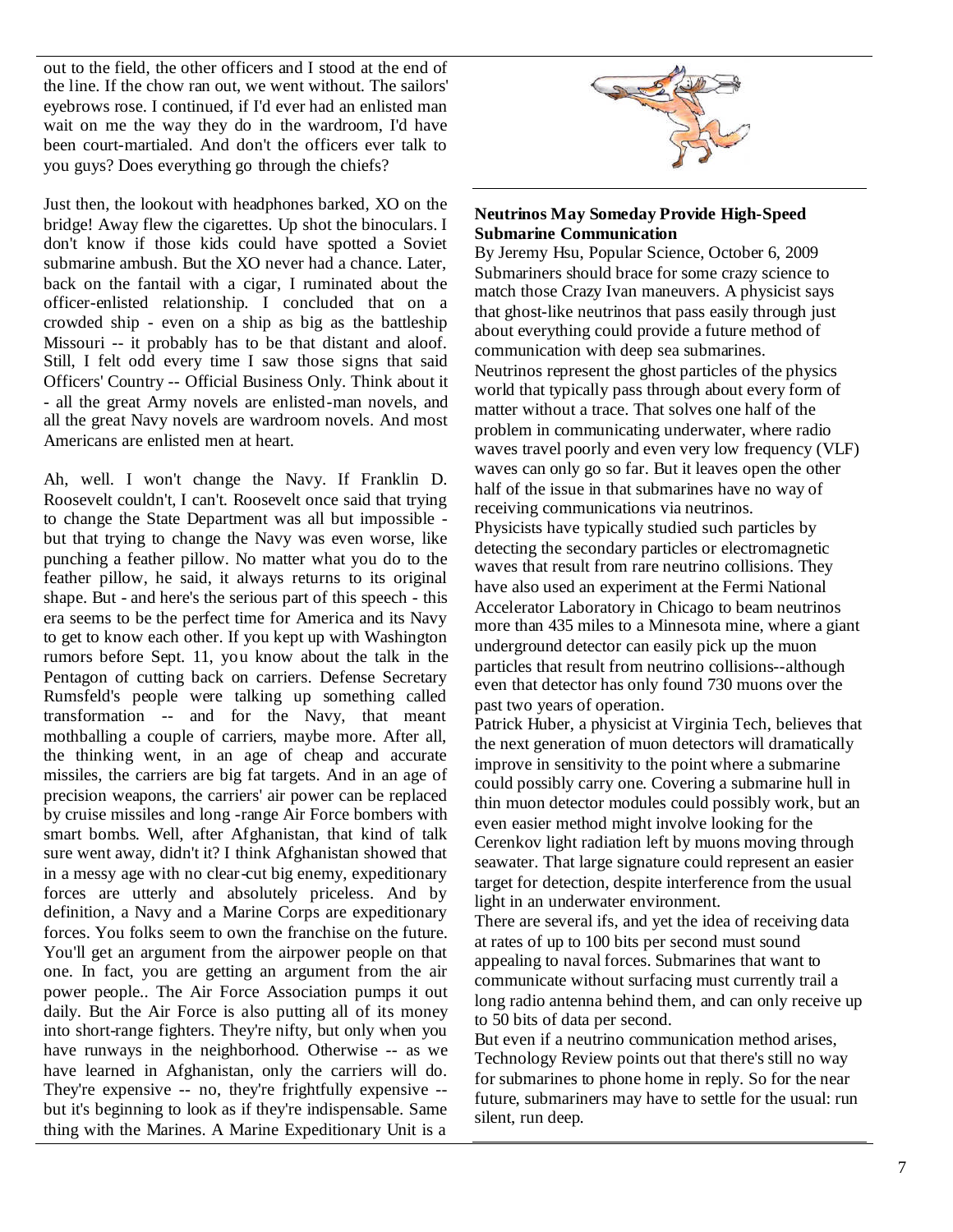frightfully expensive way to put a reinforced battalion of infantry on the scene. The Army is cheaper, but without staging bases, the Army is irrelevant. Now, the Association of the United States Army makes less noise than the Air Force Association. The Army people tend to sigh, and then to hope that when they're needed, the nation will remember them. And someday, they will be needed. Remember: Afghanistan is almost the last war - and you know what they say about getting ready to refight the last war. Still, I think you folks are wonderfully positioned. If we have to do Somalia, or Sudan, or the Philippines, or Indonesia, we'll turn first to the sea services. In the Cold War, you folks took a back seat to the Air Force and Army. Now, it's your turn to shine - and in Afghanistan, you shone. Don't be shy about it. Let your fellow Americans know that a big Navy has its uses, after all. Capt. Kane told me that I should speak briefly, and I'm pushing the brevity envelope, so I'll sit down and shut up. But not without one last question:

Why do you call it a brow instead of a gangplank?

Thank you very much.



### **Admiral Osborne Scholarship Fund**

How about helping out the scholarship fund? We are offering a Charleston Base Challenge Coin for sale. ALL proceeds go into the scholarship fund.

Coins only cost \$7 each. Available for an additional \$1 is a protective plastic capsule.

To get your coin(s) see Jim Yates, Julian Villegas or Carl Chinn.

Make sure you have one for "when you get challenged"! Buy several for great gifts!

### **Deep-sea communication with neutrinos** Physics World, Oct. 7, 2009

Communicating with nuclear-powered submarines – which can remain underwater essentially indefinitely – is a major challenge because seawater is opaque to most of the electromagnetic spectrum. Neutrinos have previously been proposed as a solution to this problem, because these subatomic particles can pass easily through all matter, but it was thought to be impossible to generate beams of sufficient intensity. However, a physicist in the US has now calculated that the extremely intense beams of a neutrino factory would do the job.

Nuclear-powered submarines can remain submerged for months at a time and only need to resurface to replenish food stocks or carry out maintenance. However, submarines' movements are restricted by the need to receive messages to direct their actions. Seawater is transparent only in part of the visible portion of the electromagnetic spectrum (blue and green wavelengths) and at frequencies below about 100 Hz. Using lasers in the visible is not practical and low-frequency radio transmissions result in extremely low data rates – around one bit per minute. As a result, nuclear submarines currently communicate by floating a wire antenna close to the surface of the ocean. While this supports data rates of about 50 bits per second, it restricts the depth and speed of operation of a vessel.

# **Sent through the Earth**

Patrick Huber of Virginia Tech believes that these problems can be overcome by instead using neutrinos. Because neutrinos interact extremely weakly with other matter, a beam of such particles can be sent through the Earth with very little loss of intensity. So a submarine could in principle pick up information encoded in a neutrino beam sent from anywhere else on the planet by detecting the neutrinos that approach it from below. Unfortunately, neutrinos interact very weakly with matter and, therefore, generating a measurable signal requires an extremely intense beam. There are currently a number of experiments around the world that involve the transmission and detection of neutrino beams in order to measure how neutrinos "oscillate" as they travel through space, an important area of study in fundamental physics. But such facilities would be unsuited for carrying out long-range communications. For example, a beam sent from Fermilab outside Chicago to a mine around 700 km away in Minnesota results on average in just one neutrino being registered in the detector every 12 hours. As Huber points out, this rate would need to improve by a factor of about one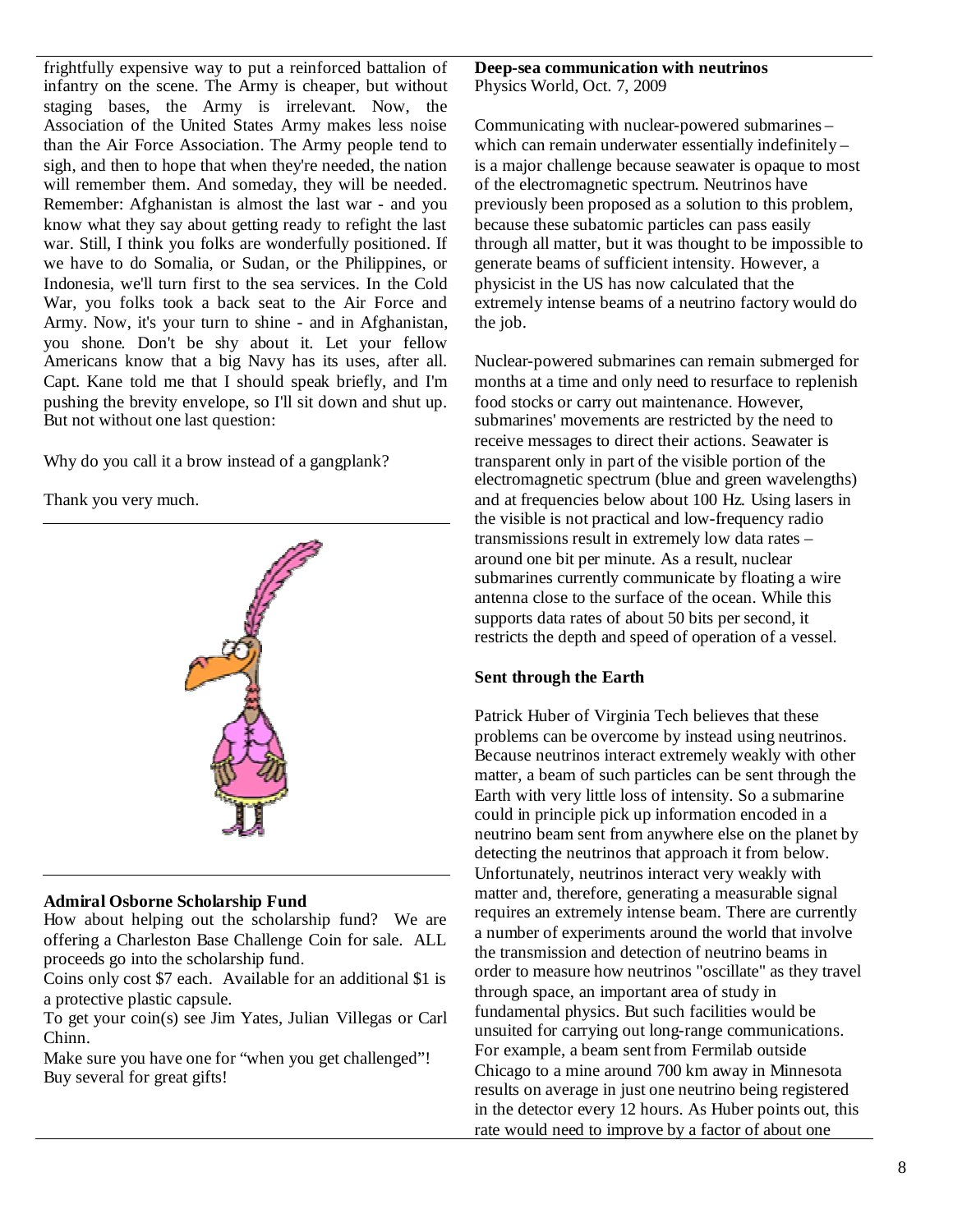

# **Women In Subs**

How, Where And When Female Sailors Would Join The Silent Service

By Andrew Scutro and Mark D. Faram, Navy Times, Oct. 12, 2009

(Editor's Note: The following story will appear in the Oct. 12 edition of Navy Times, which explains the publication date in the byline above.)

A handful of female seniors at the Naval Academy or in the Naval Reserve Officers' Training Corps could very well be the first women to be assigned to a U.S. submarine.

And if initial plans fall into place, those women – joined by some seasoned supply and surface nuke lieutenants already in the fleet – will be included in four crews assigned to two Ohio-class submarines by late 2011. In exclusive interviews with Navy Times, the heads of Fleet Forces Command and the Submarine Force laid out near-term plans for integrating women into the undersea fleet. The plans, which must be approved by senior Navy and Pentagon leadership, underscore how quickly the service is pushing the initiative.

The interviews also produced a surprising amount of detail, since the statements came less than one week after the chief of naval operations and Navy secretary told Navy Times that they wanted to end the ban on assigning women to submarines. Plans are so far along, admirals said, because they have been working this issue for years. And after leaping one legislative hurdle, the first steps toward integration could happen fast.

The Pentagon must notify Congress of the intent to change policy to allow women on subs, then wait 30 days before moving ahead, and before spending any money. The Navy's working on that notification right now, said Vice Adm. Jay Donnelly, head of the Submarine Force.

"I would think that would start making its way from the Navy, through the secretary of the Navy and the secretary of defense in the month or so ahead," he said.

million if neutrinos were to be used to send messages. Huber, however, has worked out that a new kind of neutrino source that physicists hope to build within the next decade – a neutrino factory – would provide sufficient intensities. A neutrino factory would work by slamming high-energy protons into a target made of liquid mercury, with the collisions producing pions, which decay into muons, which in turn decay into muon neutrinos.

## **Detecting Cerenkov radiation**

Huber calculates that data encoded in beams of such neutrinos could be picked up by detectors wrapped around the hull of a submarine at rates of between 1 and 100 bits per second. These detectors would either pick up the muons produced when muon neutrinos interact with the water or, more indirectly, measure the Cerenkov radiation generated by the passage of such muons through the water. Data would be encoded by chopping time up into many different slots and then sending a pulse of neutrinos within a particular slot, so that one second divided up into 16,000 slots, for example, would be equivalent to transmitting one letter out of a 16,000 letter alphabet or 14 bits (214). A neutrino factory would not come cheap – it would cost several billion dollars. And adapting it for telecommunications might, says Huber, roughly double this price; the extra expense required to make the device rotatable so that it could point to wherever a submarine is located. But Huber believes that this price should be seen in the context of the money already spent on nuclear submarines by the US, with the 14 Trident vessels, including missiles, costing some \$150bn. "There are many things I would not have thought a government would spend very large amounts of money on," he adds. "So I would not expect anyone to actually build such a system. But I would not be surprised if someone wanted to do more research on it."

### **Medicare Reimbursement Rates 2010 Update 01**

Despite a strong push from The Military Coalition (TMC), the American Medical Association (AMA) and others, the Senate failed to muster enough votes this week to repeal the flawed statutory formula that will impose a 21% cut in Medicare and Tricare payments to doctors this coming January unless the law is changed. Earlier this week on 20 OCT, Military Officers Association of America (MOAA) President VADM Norb Ryan Jr. (USN-Ret) was one of three major association leaders invited by Sen. Debbie Stabenow (D-MI) to speak at a press conference in the U.S. Capitol building to highlight the importance of passing Stabenow's bill to protect against repeated cuts in 2010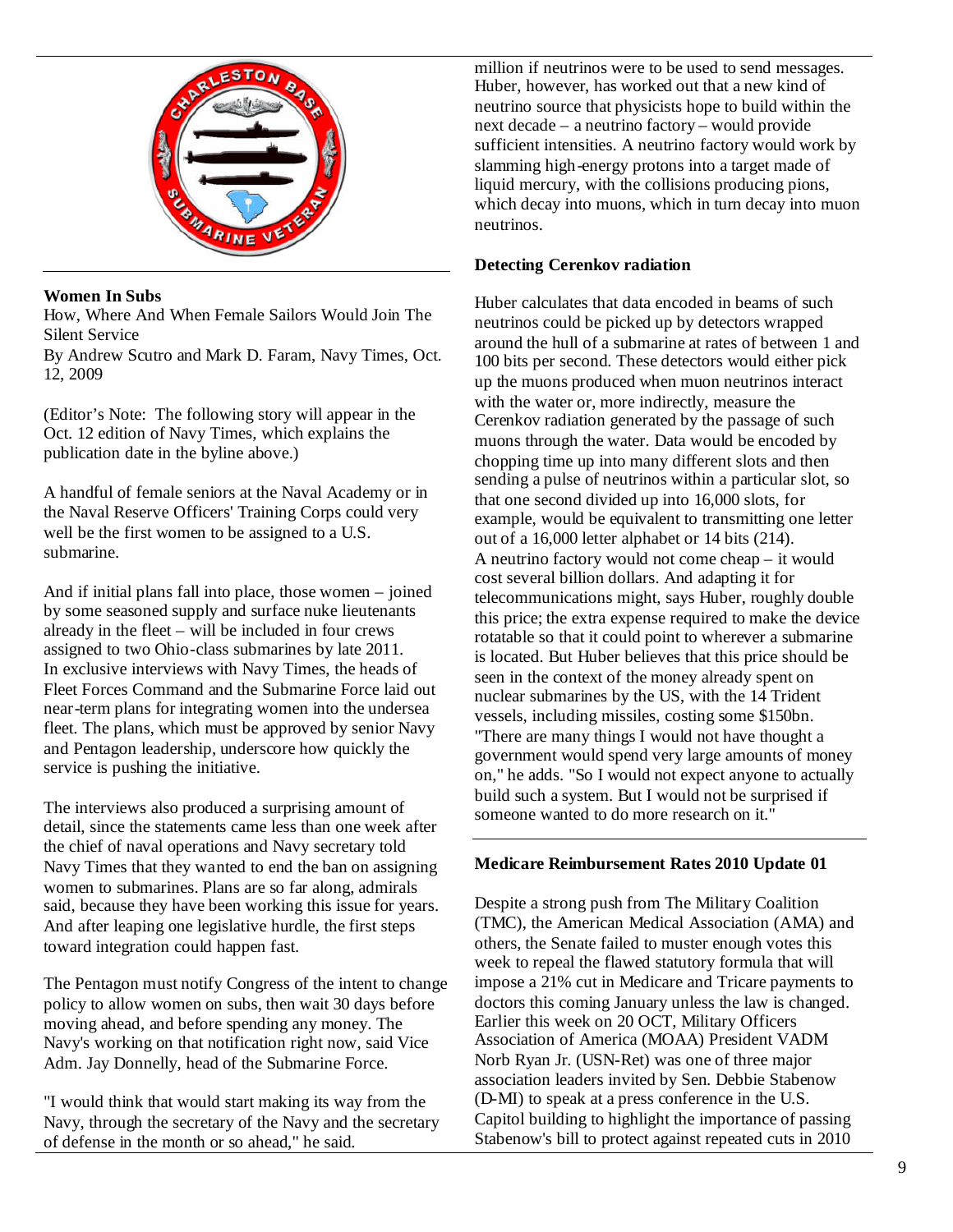The first women assigned to submarines will be junior officers, said Adm. John Harvey, head of Fleet Forces Command.

"We'll start with the officers because you can get to it soonest," Harvey said. "I am very certain that you will start with junior officers that will come in right to the submarine force."

Both Harvey and Donnelly said bringing female sailors aboard will be more complex due to manning requirements – and more expensive because of berthing modifications. Adding junior female officers to subs will require no money for modifications, they said.

The admirals also said that, in the near term, integration will occur only in the Navy's Ohio-class submarines, which consist of 14 ballistic-missile subs and four guidedmissile subs.

The Navy's three classes of smaller, fast-attack subs – Los Angeles, Seawolf and Virginia – are another story.

"When you look at the one we're building now, the Virginia class, that's what I'd call a mature design," Harvey said. "Now that we're in serial production, to go back and undo things to make it viable for females in the crew, that's a pretty tall order.

"Can it be done? I just don't know where we are on that and at what cost, etc.," he said. "But I know we can get at it much more rapidly with the SSGNs and SSBNs, so that's where the focus will be."

# *Choosing the first to go*

Donnelly was careful to point out that he was speaking about how the sub force "might" integrate quickly and not how it "will."

The plan to be submitted to leadership for approval will likely involve integrating four crews at first: the blue and gold crews of a ballistic sub on one coast and the blue and gold crews of a Tomahawk shooter on the other, officials said.

The first group would come from the Class of 2010. Seniors interested in surface and undersea nuclear careers are already under-going personal interviews with Adm. Kirkland Donald, head of Naval Reactors. Right now, women being interviewed are eligible only for nuclear propulsion billets aboard aircraft carriers. The men are eligible for carriers and subs.

and subsequent years. Speaking at the press conference Ryan said, "The current flawed formula for Medicare doctor payments puts every military beneficiary at risk, because military Tricare payments are tied to Medicare's. Access to health care already is the single biggest problem for military beneficiaries of all ages. The 21% cut to Medicare and Tricare payments called for under current law would make that problem exponentially worse by causing large numbers of doctors to stop seeing elderly and military patients. The last thing troops in combat should have to worry about is whether their sick spouse or child can find a doctor to treat them." Ryan noted that MOAA members had generated more than 16,000 messages in the space of four days urging their legislators to support Stabenow's legislation.

Current law requires not only a 21% payment cut in 2010, but a cumulative 40% cut over the next six years. Stabenow said she introduced her bill "Medicare Physician Fairness Act" (S.1776) to get Congress "to rethink how we look at physician care and physician payments. She said Congress has acted to stop such cuts seven times in the past, but most have only been oneyear fixes that necessitated reversing even bigger cuts the following year. "We need to stop the band-aid approach, be honest about [future budgets], and lay a foundation for real physician payment reform." Ryan signed MOAA letters to every senator on 20 OCT, urging them to vote for S. 1776, but the vote failed after several senators expressed concern about how to pay for the bill, which would cost \$250 billion over the next 10 years. After the failed vote, Senate leaders pledged to find a way to approve and fund at least a one-year fix before the end of December to ensure the 21% cut in Medicare and Tricare payments won't go into effect. The problem with this approach is that current law requires compounding annual cuts - forcing a 26% payment cut in JAN 2011 - so putting off a permanent fix only increases the cost of doing that later.

On 30 OCT House Democrats introduced H.R.3961, the Medicare Physician Payment Reform Act of 2009, which would repeal Medicare's ineffective Sustained Growth Rate (SGR) formula and replace it with a more reliable system. The SGR is used to determine physician reimbursement rates for doctors providing services in Medicare and TRICARE programs. First established in 1997 to constrain healthcare costs, the SGR sets spending caps for the entire Medicare program each year, and if overall spending exceeds that level (which it has, every year, since 2002), physician reimbursement rates are cut to bring expenditures in line with established targets.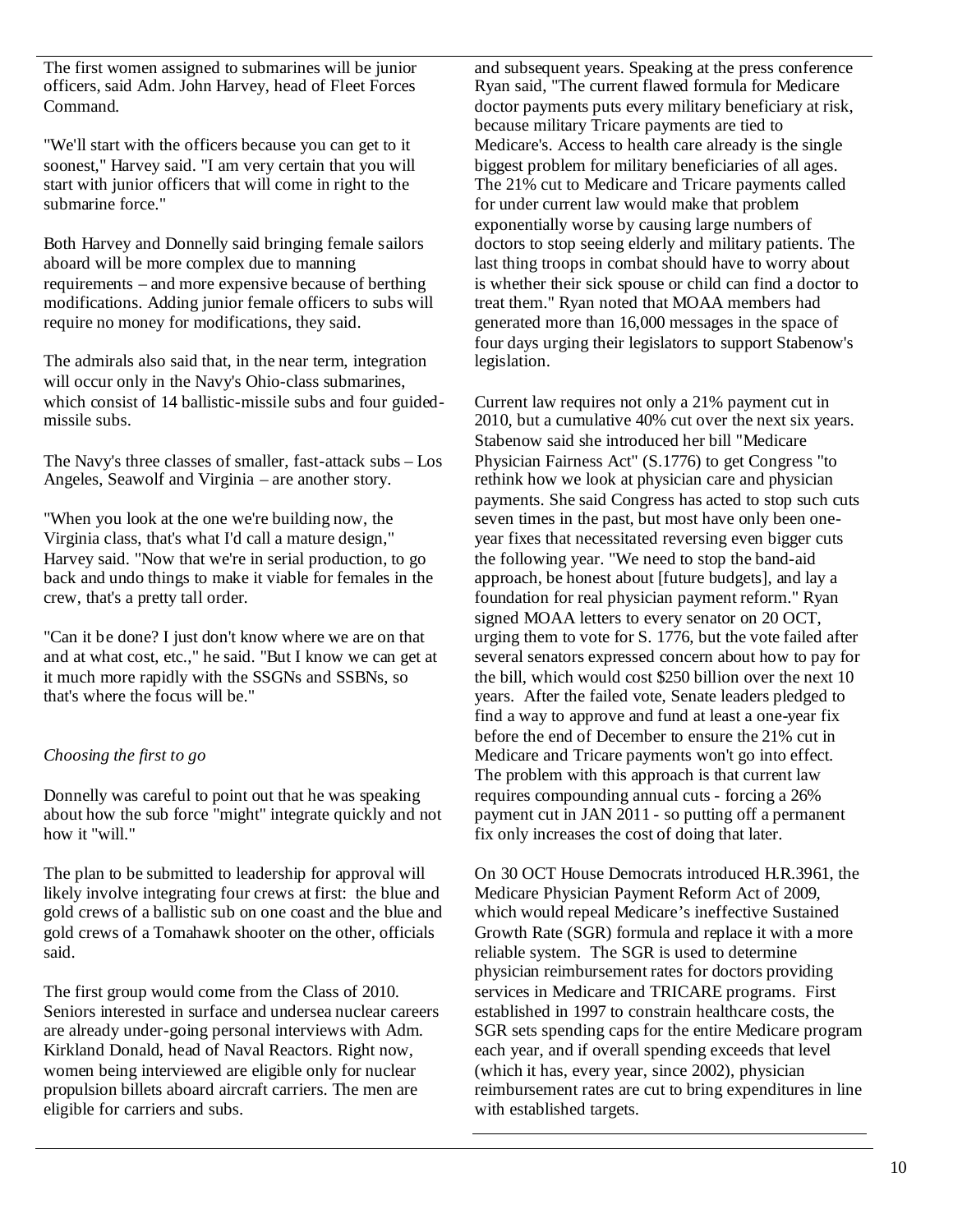Donnelly said the first female officer cadre would depend on volunteers this school year.

It's already a healthy pool. In the academy class that graduated last spring, half of the 32 ensigns headed to nuclear propulsion school were women. That bodes well for finding volunteers among this year's crop of seniors.

"I think it would be possible to go back to that pool [of senior midshipmen] that has been accepted into the nuclear propulsion program with the intent of going into the surface community, to go back and say, 'Are there any of you that would care to volunteer for submarine duty?'" Donnelly said.

After graduation in May 2010, they would enter the submarine officer pipeline with their male classmates.

"They'd go to six months nuclear power school in Charleston, S.C., followed by six months of prototype training, followed by three months at the basic submarine officers' course we teach," he said.

"That's 15 to 16 months of training before women officers from that class get to their ships. So we're talking some time in late 2011 the earliest, or into early 2012."

## *Big subs only*

The Navy's three classes fast attack subs are tightly packed, making Ohio-class subs roomy by comparison. The modifications to berthing areas to accommodate women on attack boats would be exceedingly expensive and maybe not even possible, according to experts. On the other hand, aboard the larger Ohio's, officer berthing for department heads and below makes integration simple, as it is limited to two staterooms with three bunks and three with two bunks.

The officers would share their existing head, and just use a flappable sign on the door denoting whether women or men or in the head.

'There is no modification," Donnelly said. "There is no cost."

As far as crew composition, Donnelly said, the surface fleet's 16- year experience in gender integration found about 10 percent to 15 percent of officers and enlisted need to be women. The initial female cadres – in this case, as few as two to four officers per crew – need to have one member who is senior in order to mentor the junior.

"I might be able to find some women supply officers who have been to sea in a mixed-gender crew who kind of

#### **We Are A Submarine Sailor** by Mike Hemming

We are not the first of them and we will not be the last. Our heritage runs back to the first submarine. This heritage line continues forward into an unseen future. Each generation is trained by the one before. This will remain so until there is no more use for submarines, which will be never.

If one of us goes aboard a new or old submarine, we are comfortable with the men there. For they are us and we are them. Stand us in a line in all our dress uniforms or naked in our coffins, we are the same. We are and forever will be submarine sailors. We are one.

We can have everything taken from us, uniforms, medals, our sanity and our lives, but we will always be recognized by others and ourselves as a submariner. This status can not be removed from us. Our Dolphins worn on our chests then, hung on our walls now, or later pinned on moldering uniforms in our graves mark us forever. We are first, last, and always men that stepped forward and worked long and hard to become what we are. We are unique among sailors for we sail down deep into dark and always dangerous waters. We do this not with foolhardy go-to-hell bravery, but with cool calculation and care. We challenge the dangers with training and practice. We know that the time for bravery will come when two shipmates close themselves in a flooding compartment, knowing that the whole boat and crew depends on them to control the flooding.

We believe in each other, because we must. Alone at sea, the crew and a pressure hull are all we have to reach the surface again. Men with confidence in each other dive and surface submarines countless times. Each man trained by others holds the lives of those shipmates in his hands. Dolphins are the symbol of this tradition.

Submarine hulls have numbers and men have hearts and souls. We carry those numbers in our hearts in life, and they mark our souls in death. Silver or Gold, Dolphins are the symbol of this.

To us Dolphins are it, no other symbol matters or means anything as important as they do.

# **USS Squalus**

It was dark. The air was foul. The only light came from the beams of a few flashlights.

On the other side of the bulkhead was a tomb. In those cold, dark spaces were 26 men who had died an agonizing death, drowned by water gushing through an air induction valve nearly three feet in diameter.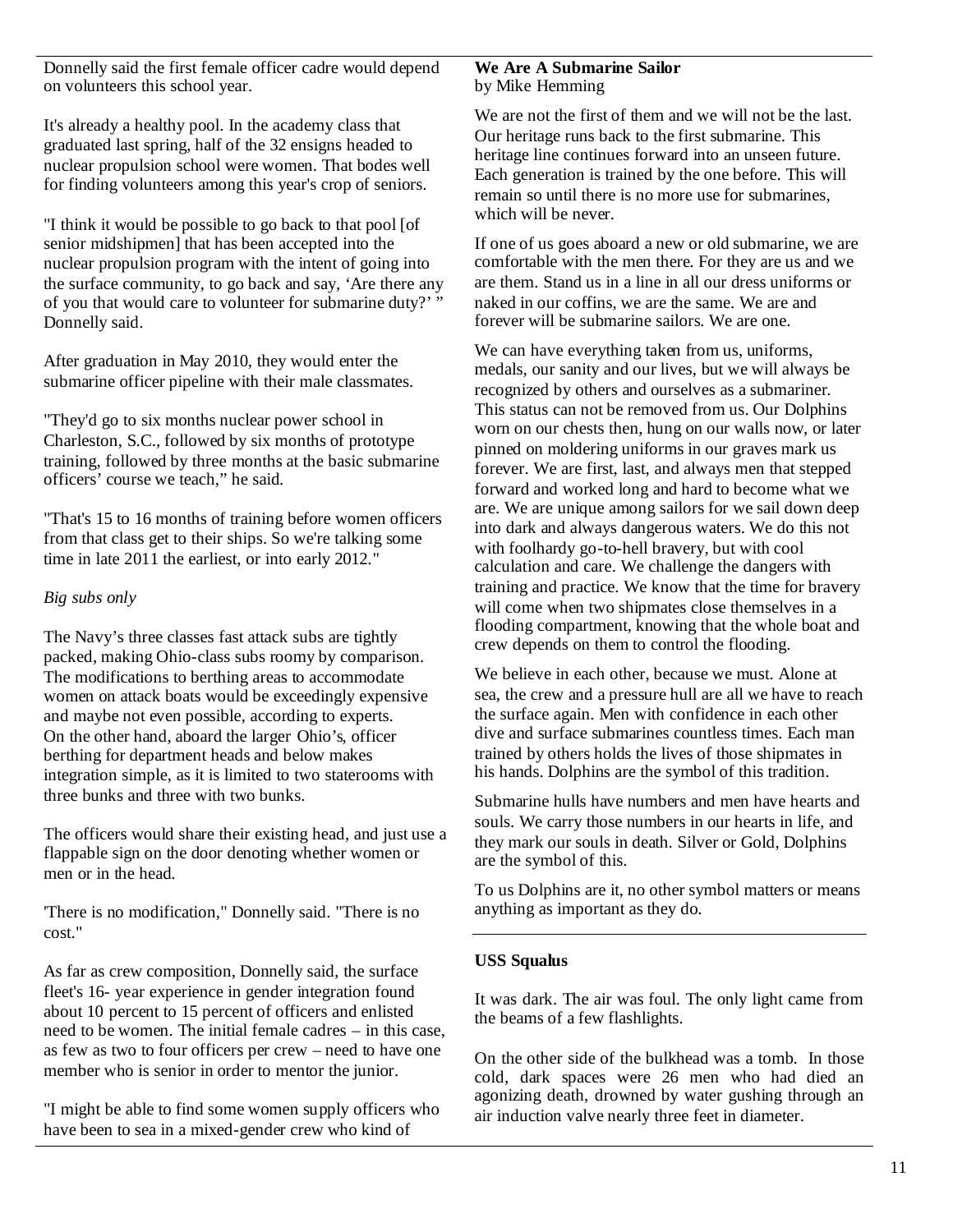know the ropes," he said, "and put them in that initial cadre along with some nuclear-trained ensigns coming out of sub school."

Female surface warfare officers coming off an initial sea tour and headed into the nuclear pipeline to be nuke-SWOs might be another source of senior cadre.

# *Officers will be phased in*

"I think it would be probably multiple ships, not the entire force initially; we need to ramp this up. I'd look to do this on BNs and GNs, multiple crews, in both home ports, Kings Bay [Ga.] and Bangor [Wash.]."

# *The enlisted issue*

Bringing in enlisted women is a tougher issue. It's going to take money, modifications and careful training, both admirals said. "We're not going to see a young female sailor swinging her seabag on her shoulder and walking aboard the USS Maryland next month," Harvey said. "But we will – it will be a couple of years. We have to recruit, bring them in the program."

Having that lead time, he said, will give manpower planners a chance to move forward "in a thoughtful, very controlled, very deliberate manner."

Probably the most critical lesson learned in the surface force, Harvey said, is the need to have strong officer and senior enlisted leadership in place before bringing in junior enlisted women.

That's because incidents of pregnancy and fraternization are less frequent in crews with strong female leaders onboard.

"It can't be 'I'm the woman on the submarine' – that's just a terrible burden to put on everybody, particularly that young woman," Harvey said.

He said it will take some time to build a "critical mass" of female leadership needed to seed the integrated crews.

"You'd have to get at least a small cadre of female chiefs or first-class petty officers, and those, of course, would have to come from other parts of the Navy initially," Donnelly said. "Then they would have to have sufficient time to qualify in submarines in order to have, I think, the credibility as leaders on the ship, and that takes some time."

Converting into the submarine community at the E-7 or above level would be difficult, according to a retired

Warren Smith wasn't on the deadly side of the bulkhead. He was on the lucky side, where 33 survivors were breathing air pressurized to double the atmospheric pressure at sea level, fighting for every breath.

The morning of May 23, 1939, started out routinely enough. The submarine U.S.S. Squalus left port on its way to the 19th dive of its sea trials.

The U.S.S. Squalus in 1938, a year before the fateful dive when she sank.

The drill this morning was to submerge rapidly in a simulated enemy attack. The captain ordered the boat to dive just as he had 18 times before, but this time something went terribly wrong.

Two valves, one nearly three feet in diameter, had stuck open -- letting a torrent of water into the boat.

"We dove and we went down to 50 feet in 55 seconds, and then we got word the engine room was flooding. So the old man dropped down out of the conning tower ... and said blow all ballast. And when they did the forward ballast raised the bow up about a 45-degree angle and stuck her nose out of the ocean probably.

"But there was so much water that went into the engine rooms ... she went down. She stuck her tail in the mud ... sat on the bottom and that's where she was."

She was in 240 feet of water off the coast of New Hampshire. In the dark. In an ocean whose temperature was two degrees above freezing. And with the terrible knowledge that no one had ever been rescued from a sunken submarine.

The one thing the submariners had going for them was a radical new technology pioneered by a Navy maverick named Charles "Swede" Momsen. The new technology was the McCann Rescue Chamber, a diving bell. The Squalus rescue would be the first time it was used.

The chamber made four trips to the bottom that day. Smith, who now lives in Twin Falls, came up in the second trip, after 26 hours underwater. He got the early exit because he was sick.

A portrait taken of Smith in Hawaii in 1942.

"I'd been up in that conning tower and I got sicker than a dog up there. The air was bad, and Arthur Booth and I was hammering on the goldarn bulkhead and tearing off insulation and everything."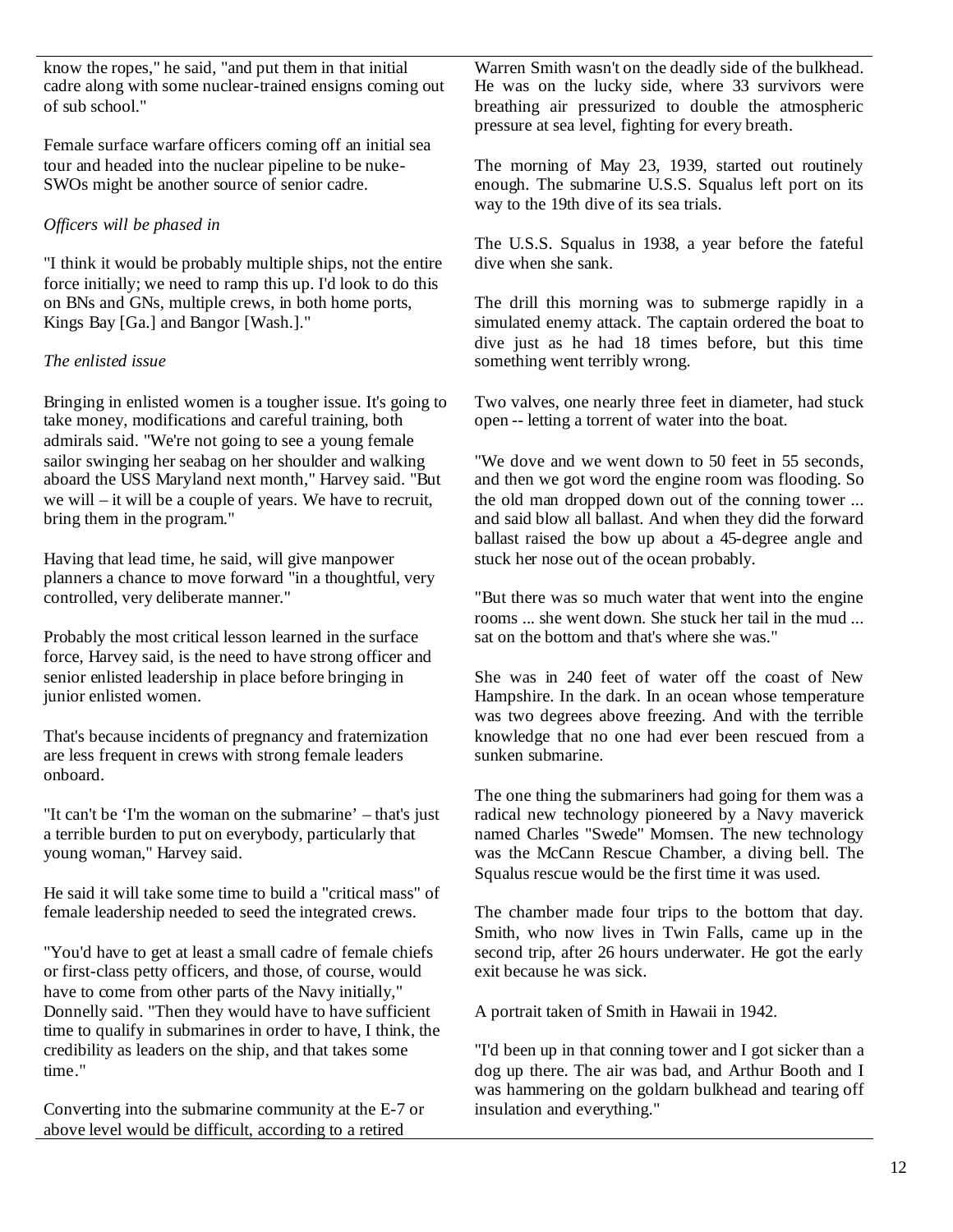senior submariner familiar with the Navy's plans. He asked not to be named because of his continued ties with the Navy.

"Really, to be in the chiefs' mess on a submarine you already need to be qualified in submarines – if you're not, you would be a burden more than an asset," he said. He said it would make sense to convert experienced petty officers and grow them into submarine chiefs.

But even as they're building the enlisted leadership picture, officials also must work on the other piece – recruiting junior female submariners from the street.

For many of the nontechnical ratings such as yeoman and culinary specialist, that could be fairly easy and quick, as it would require only about six months at "A" school and the six-week submarine school in Groton, Conn., as happens today with male sailors.

Donnelly said it was too early to say which ratings will be open to women. But over time, all submarine ratings could be open, the retired sub source said.

But to truly build a proper representation of women in the submarine force, the source said, women must be recruited and trained in technical ratings, too.

Training female sailors in highly technical ratings has been a challenge on the surface side. Of the 12,845 nuclear-power-qualified sailors, just 752 are women and 241 of those are in training. Only 22 are chiefs, and two are senior chiefs; there are no female master chief nukes. Growing female enlisted nukes will take time. It takes about 18 months once a sailor reports to nuclear power school in Charleston for that person to join a sub crew.

# *Enlisted modifications*

The other issue, besides personnel, will be to modify enlisted berthing on the Ohios. Donnelly said the volume of that hull allows for relatively uncomplicated modifications. But fairness is key to any change.

"I would not entertain a solution that forced the men to hot-bunk on one of those ships. So we'll do this right, and the right answer is give the women their own head," he said, "and make sure the men aren't inconvenienced or treated unfairly in any way."

As they exist now, the modification plans are little more than drawings, as money can't be committed prior to congressional notification.

Smith and his shipmate had spent hours in the conning tower, beating out a message in Morse code in hopes the ships hovering above would hear them. The captain ordered Smith to go to the forward torpedo room and wait for rescue.

"We moved up into the torpedo room and I crawled up into a bunk and went to sleep. I said, well, I'll either get out of this son-of-a-gun or I won't.

Did Smith ever have the feeling he wouldn't survive? "No, I didn't have that feeling 'cause I'd had things happen to me before -- not that bad, of course. I figured I was either going to get it or not."

But that attitude didn't temper his reaction when the diving bell bobbed to the surface.

"... when I came out of that bell I couldn't believe the air was so easy to breathe."

Warren Smith is 87 years old and still breathing easy.

## Warren W Smith

Passed away on 7/23/2001

Twin Falls ID: Shipmate Warren W. Smith departed on eternal patrol July 23, 2001. Warren was a member of SUBVETS WW2 and USSVI, Hawkbill Base. He qualified on the S-1 in 1934 as a Seaman 2/c.

He served on the USS CACHALOT, USS BASS, and USS S-37. In 1939, Warren was a SM2/c aboard the USS SQUALUS when she sank. He was one of 33 survivors. He made war patrols on the USS GRAYBACK.

Warren retired as a LTjg after 22 years service. He is survived by his son Arthur A. Smith of Twin Falls, Idaho.

He will be missed by his family and shipmates at Hawkbill Base. Sailor rest your oar.